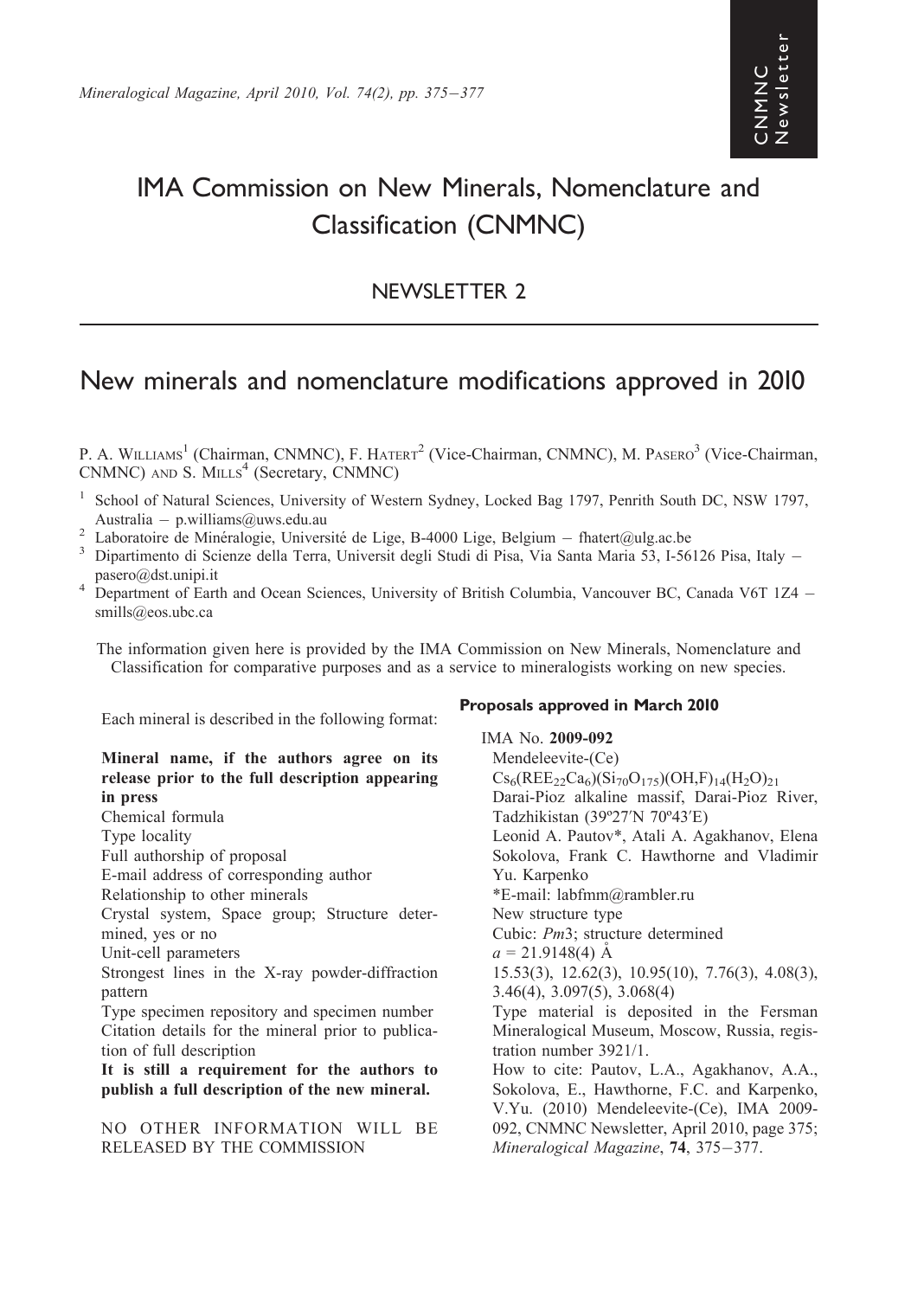#### IMA No. 2009-094

Kirchhoffite

 $CsBSi<sub>2</sub>O<sub>6</sub>$ 

Darai-Pioz alkaline massif, Darai-Pioz River, Tadzhikistan (39°27'N 70°43'E)

Atali A. Agakhanov\*, Leonid A. Pautov, Elena Sokolova, Frank C. Hawthorne and Vladimir Yu. Karpenko

\*E-mail: labfmm@rambler.ru

Boron analogue of tetragonal pollucite

Tetragonal: I41/acd; structure determined

 $a = 13.019(2), c = 12.900(2)$  Å

5.32(32), 3.48(82), 3.26(100), 2.770(67), 2.373(21), 2.294(41), 2.109(34), 1.768(22)

Type material is deposited in the Fersman Mineralogical Museum, Moscow, Russia, registration number 3923/1.

How to cite: Agakhanov, A.A., Pautov, L.A., Sokolova, E., Hawthorne, F.C. and Karpenko, V.Yu. (2010) Kirchhoffite, IMA 2009-094, CNMNC Newsletter, April 2010, page 376; Mineralogical Magazine, 74, 375-377.

#### IMA No. 2009-095

Aluminocoquimbite

 $AlFe(SO<sub>4</sub>)<sub>3</sub>·9H<sub>2</sub>O$ 

''Grotta dell'allume'', Vulcano, Aeolian Islands, Italy

Francesco Demartin\*, Carlo Castellano, Carlo Maria Gramaccioli and Italo Campostrini

\*E-mail: francesco.demartin@unimi.it

Structurally related to coquimbite

Trigonal:  $P\bar{3}1c$ ; structure determined

 $a = 10.7065(7), c = 17.3077(11)$  Å

9.251(100), 8.710(13), 5.310(83), 4.087(33), 3.365(13), 3.152(43), 2.112(17), 1.765(20)

Type material is deposited in the reference collection of the Dipartimento di Chimica Strutturale e Stereochimica Inorganica, University of Milan, specimen number 2009-03 How to cite: Demartin, F., Castellano, C., Gramaccioli, C.M. and Campostrini, I. (2010) Aluminocoquimbite, IMA 2009-095. CNMNC Newsletter, April 2010, page 376; Mineralogical Magazine, 74, 375-377.

IMA No. 2009-097

 $FeCe(MoO<sub>4</sub>)<sub>3</sub>·3H<sub>2</sub>O$ Su Senargiu, Sarroch, Sardinia, Italy Paolo Orlandi\* and Elena Bonaccorsi \*E-mail: orlandi@dst.unipi.it New structure type Trigonal:  $R\bar{3}$ ; average structure determined  $a = 19.290(1), c = 47.251(5)$  Å

4.84(45), 4.12(8), 3.93(75), 3.42(100), 2.785(10), 1.825(15), 1.610(10), 1.340(12)

Type material is deposited in the reference collection of the Museo di Storia Naturale e del Territorio, University of Pisa, registration number 18911.

How to cite: Orlandi, P. and Elena Bonaccorsi, E. (2010), IMA 2009-097. CNMNC Newsletter, April 2010, page 376; Mineralogical Magazine,  $74, 375 - 377.$ 

#### Proposals approved in April 2010

### IMA No. 2010-001

Fluorokinoshitalite  $BaMg_3Al_2Si_2O_{10}F_2$ East Mine, Bayan Obo, Inner Mongolia, China (41º46'N 109º57'E)

> Ritsuro Miyawaki\*, Hidehiko Shimazaki, Masako Shigeoka, Kazumi Yokoyama, Satoshi Matsubara and Zhuming Yang

\*E-mail: miyawaki@kahaku.go.jp

Mica group

Monoclinic:  $C2/m$ 

 $a = 5.316(1), b = 9.208(2), c = 10.044(2)$  Å,  $\beta =$  $100.16(2)$ <sup>o</sup>

3.64(79), 3.37(100), 3.12(90), 2.89(82), 2.62(48), 2.16(60), 1.979(45), 1.656(48)

Type material is deposited in the National Museum of Nature and Science, Tokyo, registration number NSM-MF15354.

How to cite: Miyawaki, R., Shimazaki, H., Shigeoka, M., Yokoyama, K., Matsubara, S. and Yang, Z. (2010) Fluorokinoshitalite, IMA 2010- 001. CNMNC Newsletter, April 2010, page 376; Mineralogical Magazine, 74, 375-377.

#### IMA No. 2010-002

Fluorotetraferriphlogopite  $KMg_3Fe^{3+}Si_3O_{10}F_2$ East Mine, Bayan Obo, Inner Mongolia, China (41º46'N 109º57'E) Ritsuro Miyawaki\*, Hidehiko Shimazaki, Masako Shigeoka, Kazumi Yokoyama, Satoshi Matsubara, Hisayoshi Yurimoto and Zhuming Yang \*E-mail: miyawaki@kahaku.go.jp Mica group Monoclinic: C2/m  $a = 5.325(3), b = 9.217(5), c = 10.192(7)$  Å,  $\beta = 100.03(5)^{\circ}$ 10.0(73), 3.39(58), 3.35(82), 3.15(64), 2.65(41), 2.62(100), 2.43(48), 1.536(52) Type material is deposited in the National